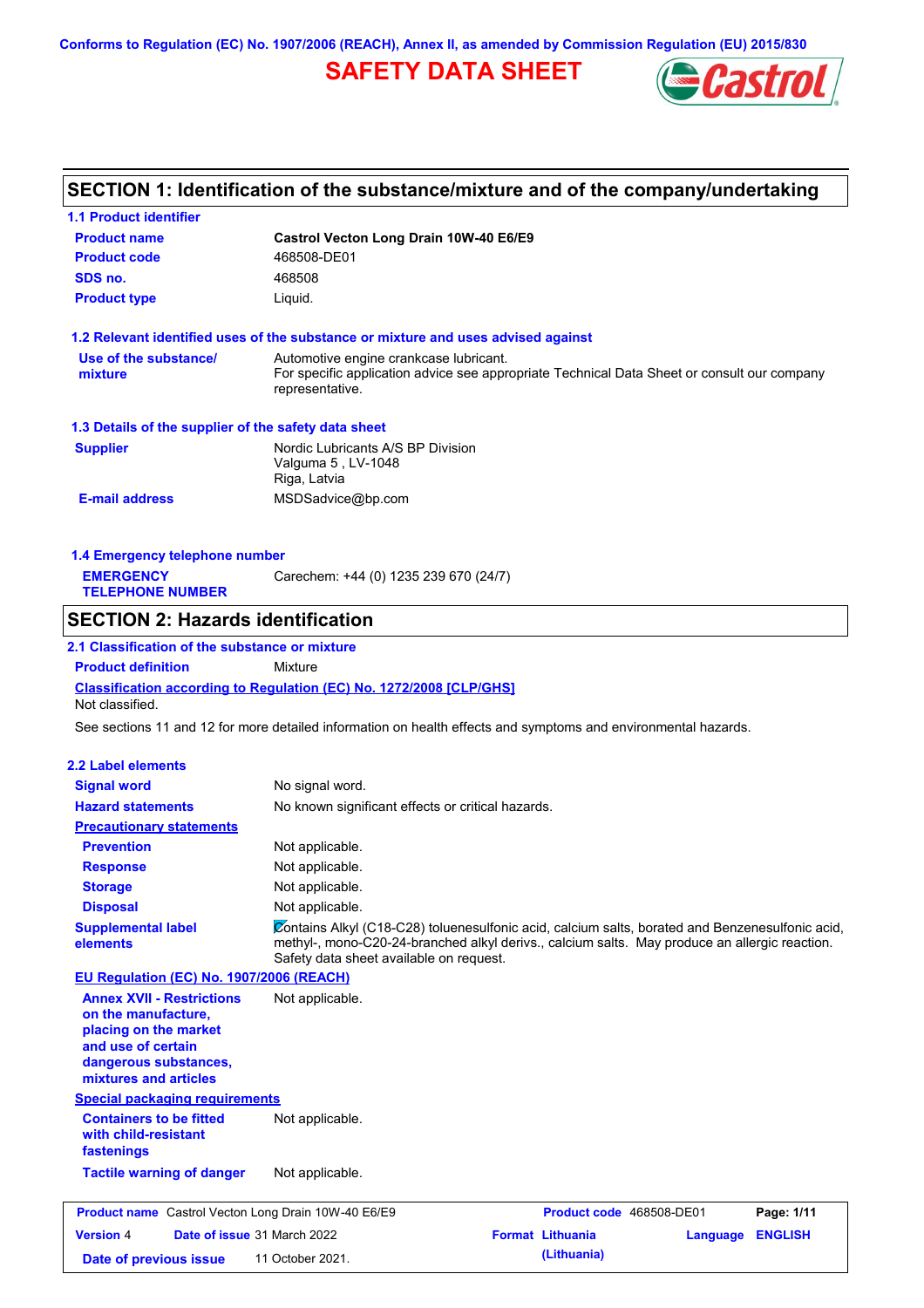## **SECTION 2: Hazards identification**

| 2.3 Other hazards                                                                                                        |                                                                                                                                                  |
|--------------------------------------------------------------------------------------------------------------------------|--------------------------------------------------------------------------------------------------------------------------------------------------|
| <b>Results of PBT and vPvB</b><br>assessment                                                                             | Product does not meet the criteria for PBT or vPvB according to Regulation (EC) No. 1907/2006.<br>Annex XIII.                                    |
| <b>Product meets the criteria</b><br>for PBT or vPvB according<br>to Regulation (EC) No.<br><b>1907/2006, Annex XIII</b> | This mixture does not contain any substances that are assessed to be a PBT or a vPvB.                                                            |
| Other hazards which do<br>not result in classification                                                                   | Defatting to the skin.<br>USED ENGINE OILS<br>Used engine oil may contain hazardous components which have the potential to cause skin<br>cancer. |

See Toxicological Information, section 11 of this Safety Data Sheet.

### **SECTION 3: Composition/information on ingredients**

### **3.2 Mixtures**

#### Mixture **Product definition**

Highly refined base oil (IP 346 DMSO extract < 3%). Proprietary performance additives.

| <b>Product/ingredient</b><br>name                                                              | <b>Identifiers</b>                                                                             | $\frac{9}{6}$ | <b>Regulation (EC) No.</b><br>1272/2008 [CLP] | <b>Type</b> |
|------------------------------------------------------------------------------------------------|------------------------------------------------------------------------------------------------|---------------|-----------------------------------------------|-------------|
| Distillates (petroleum), hydrotreated<br>heavy paraffinic                                      | REACH #: 01-2119484627-25 ≥25 - ≤50<br>EC: 265-157-1<br>CAS: 64742-54-7<br>Index: 649-467-00-8 |               | Not classified.                               | $[2]$       |
| Lubricating oils (petroleum), C20-50,<br>hydrotreated neutral oil-based                        | REACH #: 01-2119474889-13 ≥25 - ≤50<br>EC: 276-738-4<br>CAS: 72623-87-1<br>Index: 649-483-00-5 |               | Not classified.                               | $[2]$       |
| Distillates (petroleum), solvent-<br>dewaxed heavy paraffinic                                  | REACH #: 01-2119471299-27<br>EC: 265-169-7<br>CAS: 64742-65-0<br>Index: 649-474-00-6           | -≤5           | Not classified.                               | $[2]$       |
| Distillates (petroleum), hydrotreated<br>light paraffinic                                      | REACH #: 01-2119487077-29<br>EC: 265-158-7<br>CAS: 64742-55-8<br>Index: 649-468-00-3           | -≤3           | Not classified.                               | $[2]$       |
| reaction mass of isomers of:<br>C7-9-alkyl 3-(3,5-di-tert-butyl-<br>4-hydroxyphenyl)propionate | REACH #: 01-0000015551-76<br>EC: 406-040-9<br>CAS: 125643-61-0<br>Index: 607-530-00-7          | -≤3           | Aquatic Chronic 4, H413                       | $[1]$       |
| Alkyl (C18-C28) toluenesulfonic acid,<br>calcium salts, borated                                | $EC: -$<br>$CAS: -$                                                                            | ≤ $0.3$       | Skin Sens. 1B, H317<br>Repr. 2, H361d         | $[1]$       |
| Benzenesulfonic acid, methyl-, mono-<br>C20-24-branched alkyl derivs.,<br>calcium salts        | CAS: 722503-68-6                                                                               | ≤ $0.3$       | Skin Sens. 1B, H317                           | $[1]$       |

#### **See Section 16 for the full text of the H statements declared above.**

#### **Type**

[1] Substance classified with a health or environmental hazard

[2] Substance with a workplace exposure limit

[3] Substance meets the criteria for PBT according to Regulation (EC) No. 1907/2006, Annex XIII

[4] Substance meets the criteria for vPvB according to Regulation (EC) No. 1907/2006, Annex XIII

[5] Substance of equivalent concern

[6] Additional disclosure due to company policy

Occupational exposure limits, if available, are listed in Section 8.

| <b>Product name</b> Castrol Vecton Long Drain 10W-40 E6/E9 |  | <b>Product code</b> 468508-DE01    |  | Page: 2/11              |                  |  |
|------------------------------------------------------------|--|------------------------------------|--|-------------------------|------------------|--|
| <b>Version 4</b>                                           |  | <b>Date of issue 31 March 2022</b> |  | <b>Format Lithuania</b> | Language ENGLISH |  |
| Date of previous issue                                     |  | 11 October 2021.                   |  | (Lithuania)             |                  |  |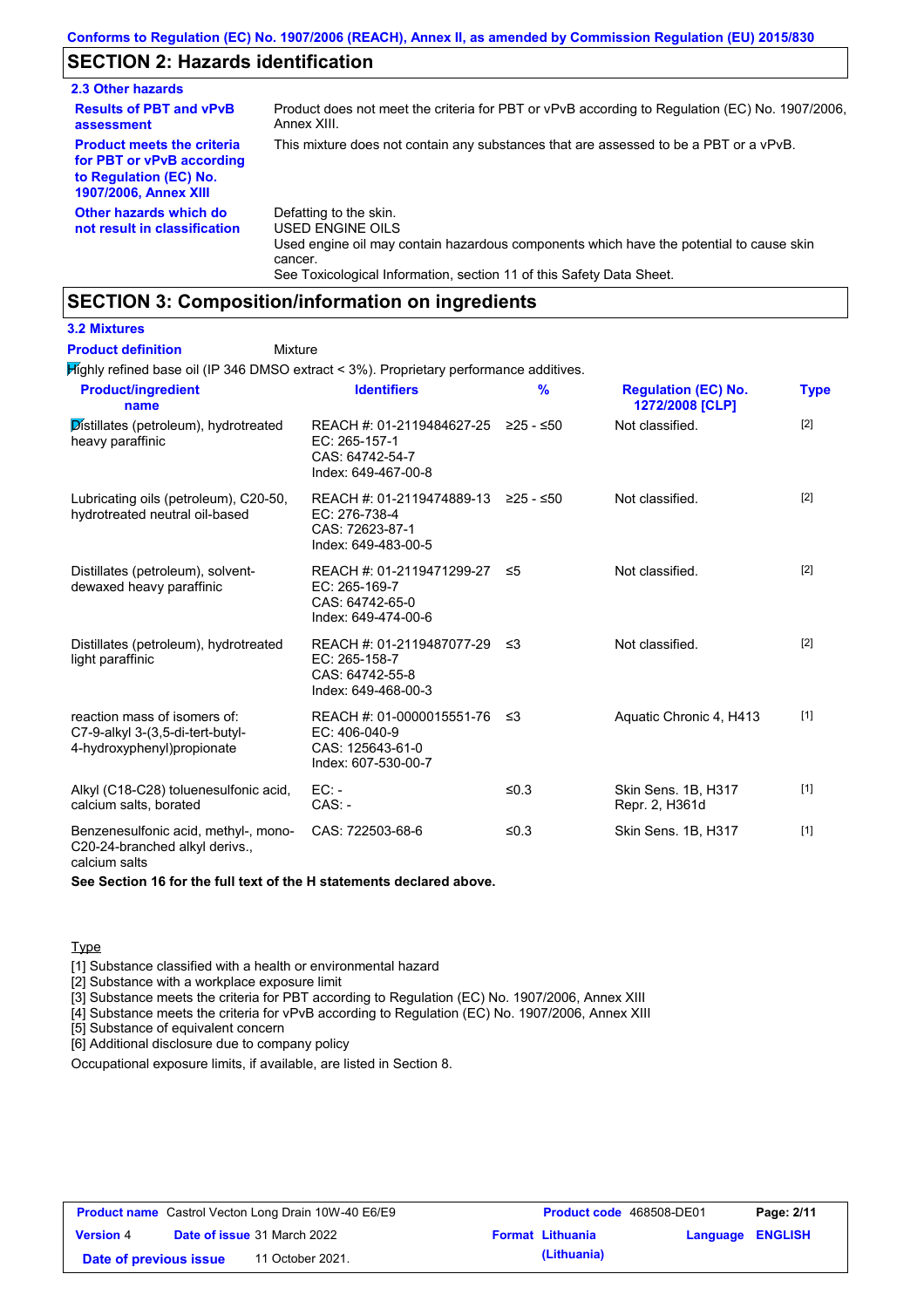### **SECTION 4: First aid measures**

| 4.1 Description of first aid measures |                                                                                                                                                                                                                                                               |
|---------------------------------------|---------------------------------------------------------------------------------------------------------------------------------------------------------------------------------------------------------------------------------------------------------------|
| Eye contact                           | In case of contact, immediately flush eyes with plenty of water for at least 15 minutes. Eyelids<br>should be held away from the eyeball to ensure thorough rinsing. Check for and remove any<br>contact lenses. Get medical attention.                       |
| <b>Skin contact</b>                   | Wash skin thoroughly with soap and water or use recognised skin cleanser. Remove<br>contaminated clothing and shoes. Wash clothing before reuse. Clean shoes thoroughly before<br>reuse. Get medical attention if irritation develops.                        |
| <b>Inhalation</b>                     | $\mathbf{F}$ inhaled, remove to fresh air. In case of inhalation of decomposition products in a fire,<br>symptoms may be delayed. The exposed person may need to be kept under medical<br>surveillance for 48 hours. Get medical attention if symptoms occur. |
| <b>Ingestion</b>                      | Do not induce vomiting unless directed to do so by medical personnel. Get medical attention if<br>symptoms occur.                                                                                                                                             |
| <b>Protection of first-aiders</b>     | No action shall be taken involving any personal risk or without suitable training. It may be<br>dangerous to the person providing aid to give mouth-to-mouth resuscitation.                                                                                   |

#### **4.2 Most important symptoms and effects, both acute and delayed**

|                                       | See Section 11 for more detailed information on health effects and symptoms.                                               |
|---------------------------------------|----------------------------------------------------------------------------------------------------------------------------|
| <b>Potential acute health effects</b> |                                                                                                                            |
| <b>Inhalation</b>                     | <b>Exposure to decomposition products may cause a health hazard.</b> Serious effects may be<br>delayed following exposure. |
| <b>Ingestion</b>                      | No known significant effects or critical hazards.                                                                          |
| <b>Skin contact</b>                   | Defatting to the skin. May cause skin dryness and irritation.                                                              |
| Eye contact                           | No known significant effects or critical hazards.                                                                          |
|                                       | Delayed and immediate effects as well as chronic effects from short and long-term exposure                                 |
| <b>Inhalation</b>                     | Overexposure to the inhalation of airborne droplets or aerosols may cause irritation of the<br>respiratory tract.          |
| <b>Ingestion</b>                      | Ingestion of large quantities may cause nausea and diarrhoea.                                                              |
| <b>Skin contact</b>                   | Prolonged or repeated contact can defat the skin and lead to irritation and/or dermatitis.                                 |
| Eye contact                           | Potential risk of transient stinging or redness if accidental eye contact occurs.                                          |

### **4.3 Indication of any immediate medical attention and special treatment needed**

| Notes to physician | Treatment should in general be symptomatic and directed to relieving any effects.   |
|--------------------|-------------------------------------------------------------------------------------|
|                    | In case of inhalation of decomposition products in a fire, symptoms may be delayed. |
|                    | The exposed person may need to be kept under medical surveillance for 48 hours.     |

## **SECTION 5: Firefighting measures**

| 5.1 Extinguishing media                                   |                                                                                                                                                                                                                                                                                                                                                                   |
|-----------------------------------------------------------|-------------------------------------------------------------------------------------------------------------------------------------------------------------------------------------------------------------------------------------------------------------------------------------------------------------------------------------------------------------------|
| <b>Suitable extinguishing</b><br>media                    | In case of fire, use foam, dry chemical or carbon dioxide extinguisher or spray.                                                                                                                                                                                                                                                                                  |
| <b>Unsuitable extinguishing</b><br>media                  | Do not use water jet. The use of a water jet may cause the fire to spread by splashing the<br>burning product.                                                                                                                                                                                                                                                    |
| 5.2 Special hazards arising from the substance or mixture |                                                                                                                                                                                                                                                                                                                                                                   |
| <b>Hazards from the</b><br>substance or mixture           | In a fire or if heated, a pressure increase will occur and the container may burst.                                                                                                                                                                                                                                                                               |
| <b>Hazardous combustion</b><br>products                   | Combustion products may include the following:<br>carbon oxides (CO, CO <sub>2</sub> ) (carbon monoxide, carbon dioxide)<br>nitrogen oxides (NO, NO <sub>2</sub> etc.)                                                                                                                                                                                            |
| <b>5.3 Advice for firefighters</b>                        |                                                                                                                                                                                                                                                                                                                                                                   |
| <b>Special precautions for</b><br>fire-fighters           | No action shall be taken involving any personal risk or without suitable training. Promptly<br>isolate the scene by removing all persons from the vicinity of the incident if there is a fire.                                                                                                                                                                    |
| <b>Special protective</b><br>equipment for fire-fighters  | Fire-fighters should wear appropriate protective equipment and self-contained breathing<br>apparatus (SCBA) with a full face-piece operated in positive pressure mode. Clothing for fire-<br>fighters (including helmets, protective boots and gloves) conforming to European standard EN<br>469 will provide a basic level of protection for chemical incidents. |

| <b>Product name</b> Castrol Vecton Long Drain 10W-40 E6/E9 |  | <b>Product code</b> 468508-DE01    |  | Page: 3/11              |                         |  |
|------------------------------------------------------------|--|------------------------------------|--|-------------------------|-------------------------|--|
| <b>Version 4</b>                                           |  | <b>Date of issue 31 March 2022</b> |  | <b>Format Lithuania</b> | <b>Language ENGLISH</b> |  |
| Date of previous issue                                     |  | 11 October 2021.                   |  | (Lithuania)             |                         |  |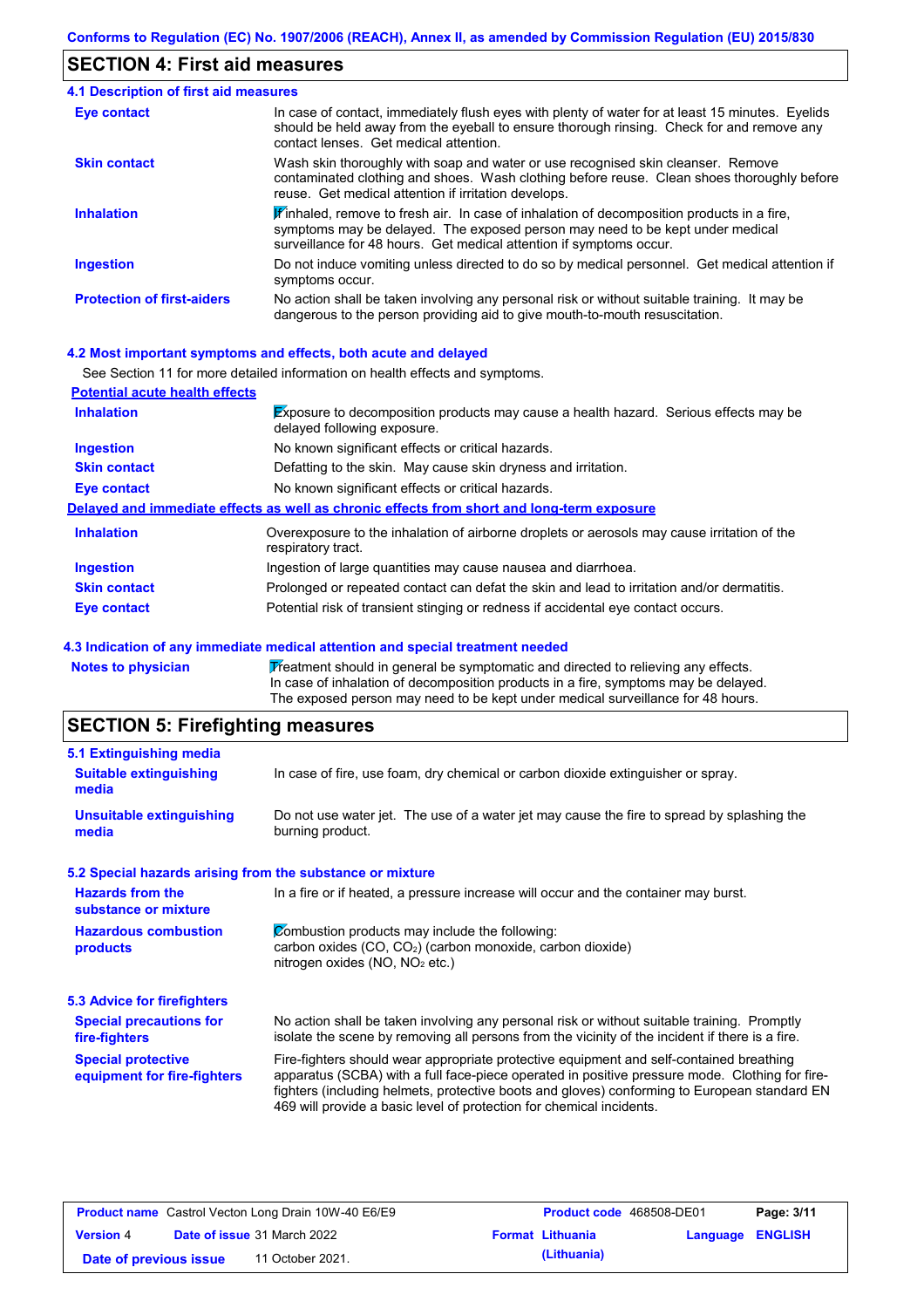## **SECTION 6: Accidental release measures**

| No action shall be taken involving any personal risk or without suitable training. Evacuate<br>surrounding areas. Keep unnecessary and unprotected personnel from entering. Do not touch<br>or walk through spilt material. Floors may be slippery; use care to avoid falling. Put on<br>appropriate personal protective equipment.<br>Entry into a confined space or poorly ventilated area contaminated with vapour, mist or fume is<br>extremely hazardous without the correct respiratory protective equipment and a safe system of<br>work. Wear self-contained breathing apparatus. Wear a suitable chemical protective suit.<br>Chemical resistant boots. See also the information in "For non-emergency personnel".<br>Avoid dispersal of spilt material and runoff and contact with soil, waterways, drains and sewers.<br>Inform the relevant authorities if the product has caused environmental pollution (sewers,<br>waterways, soil or air). |
|------------------------------------------------------------------------------------------------------------------------------------------------------------------------------------------------------------------------------------------------------------------------------------------------------------------------------------------------------------------------------------------------------------------------------------------------------------------------------------------------------------------------------------------------------------------------------------------------------------------------------------------------------------------------------------------------------------------------------------------------------------------------------------------------------------------------------------------------------------------------------------------------------------------------------------------------------------|
|                                                                                                                                                                                                                                                                                                                                                                                                                                                                                                                                                                                                                                                                                                                                                                                                                                                                                                                                                            |
|                                                                                                                                                                                                                                                                                                                                                                                                                                                                                                                                                                                                                                                                                                                                                                                                                                                                                                                                                            |
|                                                                                                                                                                                                                                                                                                                                                                                                                                                                                                                                                                                                                                                                                                                                                                                                                                                                                                                                                            |
| 6.3 Methods and material for containment and cleaning up                                                                                                                                                                                                                                                                                                                                                                                                                                                                                                                                                                                                                                                                                                                                                                                                                                                                                                   |
| Stop leak if without risk. Move containers from spill area. Absorb with an inert material and<br>place in an appropriate waste disposal container. Dispose of via a licensed waste disposal                                                                                                                                                                                                                                                                                                                                                                                                                                                                                                                                                                                                                                                                                                                                                                |
| Stop leak if without risk. Move containers from spill area. Prevent entry into sewers, water<br>courses, basements or confined areas. Contain and collect spillage with non-combustible,<br>absorbent material e.g. sand, earth, vermiculite or diatomaceous earth and place in container<br>for disposal according to local regulations. Dispose of via a licensed waste disposal contractor.                                                                                                                                                                                                                                                                                                                                                                                                                                                                                                                                                             |
| See Section 1 for emergency contact information.<br>See Section 5 for firefighting measures.<br>See Section 8 for information on appropriate personal protective equipment.<br>See Section 12 for environmental precautions.                                                                                                                                                                                                                                                                                                                                                                                                                                                                                                                                                                                                                                                                                                                               |
|                                                                                                                                                                                                                                                                                                                                                                                                                                                                                                                                                                                                                                                                                                                                                                                                                                                                                                                                                            |

#### **7.1 Precautions for safe handling**

 $\mathsf{l}$ 

| 7.1 1 TUUUUTUUTU TUT JUTU TIUTTUTTI                                                  |                                                                                                                                                                                                                                                                                                                                                                                                                                                                                          |
|--------------------------------------------------------------------------------------|------------------------------------------------------------------------------------------------------------------------------------------------------------------------------------------------------------------------------------------------------------------------------------------------------------------------------------------------------------------------------------------------------------------------------------------------------------------------------------------|
| <b>Protective measures</b>                                                           | Put on appropriate personal protective equipment.                                                                                                                                                                                                                                                                                                                                                                                                                                        |
| <b>Advice on general</b><br>occupational hygiene                                     | Eating, drinking and smoking should be prohibited in areas where this material is handled,<br>stored and processed. Wash thoroughly after handling. Remove contaminated clothing and<br>protective equipment before entering eating areas. See also Section 8 for additional<br>information on hygiene measures.                                                                                                                                                                         |
| <b>7.2 Conditions for safe</b><br>storage, including any<br><i>incompatibilities</i> | Store in accordance with local requlations. Store in a dry, cool and well-ventilated area, away<br>from incompatible materials (see Section 10). Keep away from heat and direct sunlight. Keep<br>container tightly closed and sealed until ready for use. Containers that have been opened must<br>be carefully resealed and kept upright to prevent leakage. Store and use only in equipment/<br>containers designed for use with this product. Do not store in unlabelled containers. |
| <b>Not suitable</b>                                                                  | Prolonged exposure to elevated temperature.                                                                                                                                                                                                                                                                                                                                                                                                                                              |
| 7.3 Specific end use(s)                                                              |                                                                                                                                                                                                                                                                                                                                                                                                                                                                                          |
| <b>Recommendations</b>                                                               | See section 1.2 and Exposure scenarios in annex, if applicable.                                                                                                                                                                                                                                                                                                                                                                                                                          |

## **SECTION 8: Exposure controls/personal protection**

### **8.1 Control parameters**

| <b>Occupational exposure limits</b>                                     |                                                                                                                                                                                                    |
|-------------------------------------------------------------------------|----------------------------------------------------------------------------------------------------------------------------------------------------------------------------------------------------|
| <b>Product/ingredient name</b>                                          | <b>Exposure limit values</b>                                                                                                                                                                       |
| Distillates (petroleum), hydrotreated heavy paraffinic                  | Lithuanian Hygiene Standard HN 23 (Lithuania).<br>TWA: 1 mg/m <sup>3</sup> 8 hours. Issued/Revised: 12/2001 Form: Mist<br>STEL: 3 mg/m <sup>3</sup> 15 minutes. Issued/Revised: 12/2001 Form: Mist |
| Lubricating oils (petroleum), C20-50, hydrotreated<br>neutral oil-based | Lithuanian Hygiene Standard HN 23 (Lithuania).                                                                                                                                                     |
|                                                                         | TWA: 1 mg/m <sup>3</sup> 8 hours. Issued/Revised: 12/2001 Form: Mist<br>STEL: 3 mg/m <sup>3</sup> 15 minutes. Issued/Revised: 12/2001 Form: Mist                                                   |
| Distillates (petroleum), solvent-dewaxed heavy<br>paraffinic            | Lithuanian Hygiene Standard HN 23 (Lithuania).                                                                                                                                                     |
|                                                                         | TWA: 1 mg/m <sup>3</sup> 8 hours. Issued/Revised: 12/2001 Form: Mist<br>STEL: 3 mg/m <sup>3</sup> 15 minutes. Issued/Revised: 12/2001 Form: Mist                                                   |
| <b>Product name</b> Castrol Vecton Long Drain 10W-40 E6/E9              | <b>Product code</b> 468508-DE01<br>Page: 4/11                                                                                                                                                      |
| Date of issue 31 March 2022<br><b>Version 4</b>                         | <b>Format Lithuania</b><br><b>ENGLISH</b><br>Language                                                                                                                                              |
| 11 October 2021.<br>Date of previous issue                              | (Lithuania)                                                                                                                                                                                        |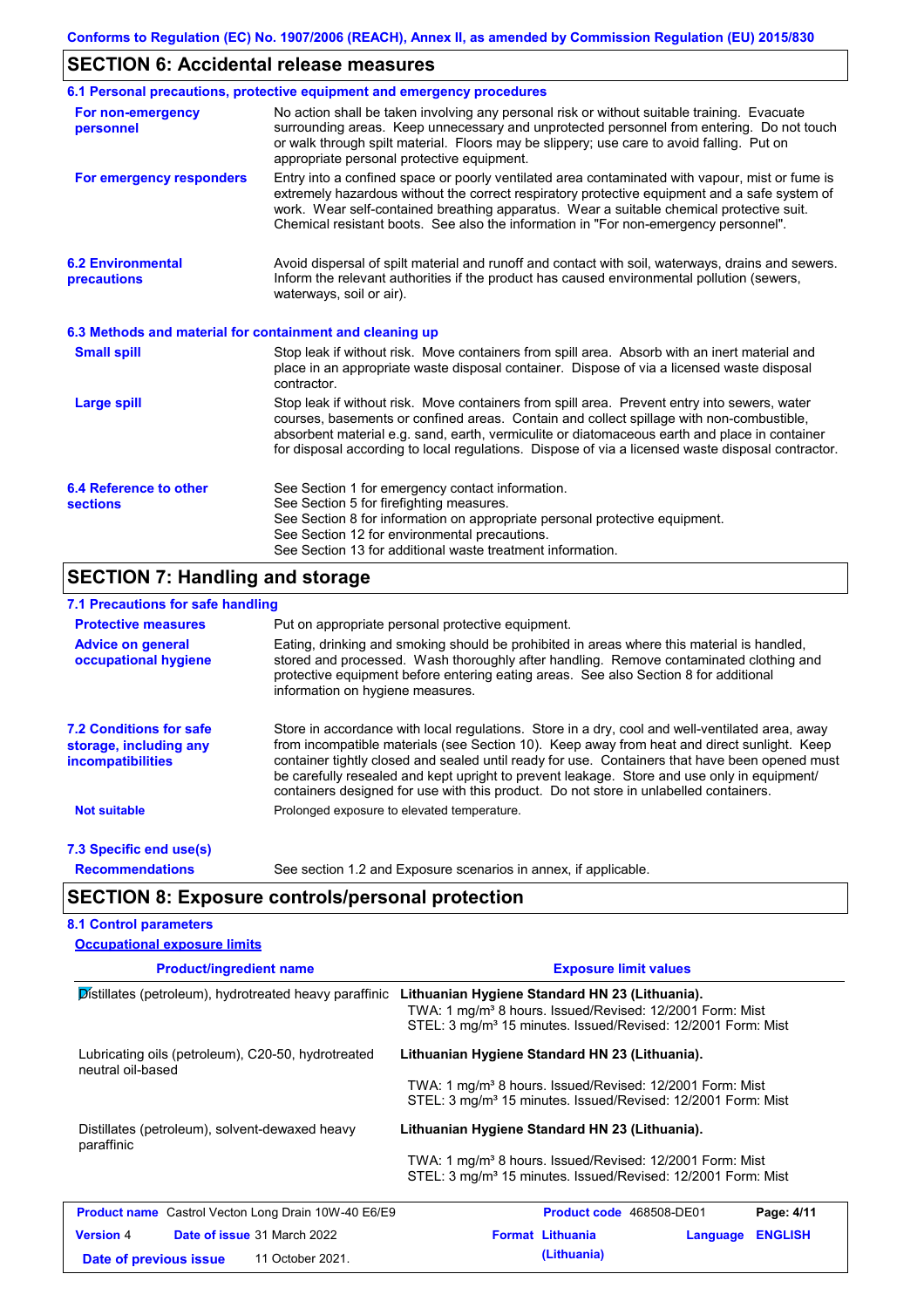### **SECTION 8: Exposure controls/personal protection**

Distillates (petroleum), hydrotreated light paraffinic **Lithuanian Hygiene Standard HN 23 (Lithuania).**

TWA: 1 mg/m<sup>3</sup> 8 hours. Issued/Revised: 12/2001 Form: Mist STEL: 3 mg/m<sup>3</sup> 15 minutes. Issued/Revised: 12/2001 Form: Mist

Whilst specific OELs for certain components may be shown in this section, other components may be present in any mist, vapour or dust produced. Therefore, the specific OELs may not be applicable to the product as a whole and are provided for guidance only.

### **Recommended monitoring procedures**

If this product contains ingredients with exposure limits, personal, workplace atmosphere or biological monitoring may be required to determine the effectiveness of the ventilation or other control measures and/or the necessity to use respiratory protective equipment. Reference should be made to monitoring standards, such as the following: European Standard EN 689 (Workplace atmospheres - Guidance for the assessment of exposure by inhalation to chemical agents for comparison with limit values and measurement strategy) European Standard EN 14042 (Workplace atmospheres - Guide for the application and use of procedures for the assessment of exposure to chemical and biological agents) European Standard EN 482 (Workplace atmospheres - General requirements for the performance of procedures for the measurement of chemical agents) Reference to national guidance documents for methods for the determination of hazardous substances will also be required.

#### **Derived No Effect Level**

No DNELs/DMELs available.

#### **Predicted No Effect Concentration**

No PNECs available

| <b>8.2 Exposure controls</b>                               |                                                           |                                                                                                                                                                                                                                                                                                                                                                                                                                                                                                                                                                                                                                                                                                                                                |                                                                                                                                                                                                    |
|------------------------------------------------------------|-----------------------------------------------------------|------------------------------------------------------------------------------------------------------------------------------------------------------------------------------------------------------------------------------------------------------------------------------------------------------------------------------------------------------------------------------------------------------------------------------------------------------------------------------------------------------------------------------------------------------------------------------------------------------------------------------------------------------------------------------------------------------------------------------------------------|----------------------------------------------------------------------------------------------------------------------------------------------------------------------------------------------------|
| <b>Appropriate engineering</b><br>controls                 | kept in good condition and properly maintained.           | Provide exhaust ventilation or other engineering controls to keep the relevant airborne<br>concentrations below their respective occupational exposure limits.<br>All activities involving chemicals should be assessed for their risks to health, to ensure<br>exposures are adequately controlled. Personal protective equipment should only be considered<br>after other forms of control measures (e.g. engineering controls) have been suitably evaluated.<br>Your supplier of personal protective equipment should be consulted for advice on selection and<br>The final choice of protective equipment will depend upon a risk assessment. It is important to<br>ensure that all items of personal protective equipment are compatible. | Personal protective equipment should conform to appropriate standards, be suitable for use, be<br>appropriate standards. For further information contact your national organisation for standards. |
| Individual protection measures                             |                                                           |                                                                                                                                                                                                                                                                                                                                                                                                                                                                                                                                                                                                                                                                                                                                                |                                                                                                                                                                                                    |
| <b>Hygiene measures</b>                                    |                                                           | Wash hands, forearms and face thoroughly after handling chemical products, before eating,<br>smoking and using the lavatory and at the end of the working period. Ensure that eyewash<br>stations and safety showers are close to the workstation location.                                                                                                                                                                                                                                                                                                                                                                                                                                                                                    |                                                                                                                                                                                                    |
| <b>Respiratory protection</b>                              | of the working conditions.                                | In case of insufficient ventilation, wear suitable respiratory equipment.<br>The correct choice of respiratory protection depends upon the chemicals being handled, the<br>conditions of work and use, and the condition of the respiratory equipment. Safety procedures<br>should be developed for each intended application. Respiratory protection equipment should<br>therefore be chosen in consultation with the supplier/manufacturer and with a full assessment                                                                                                                                                                                                                                                                        |                                                                                                                                                                                                    |
| <b>Eye/face protection</b>                                 | Safety glasses with side shields.                         |                                                                                                                                                                                                                                                                                                                                                                                                                                                                                                                                                                                                                                                                                                                                                |                                                                                                                                                                                                    |
| <b>Skin protection</b>                                     |                                                           |                                                                                                                                                                                                                                                                                                                                                                                                                                                                                                                                                                                                                                                                                                                                                |                                                                                                                                                                                                    |
| <b>Hand protection</b>                                     | <b>General Information:</b>                               |                                                                                                                                                                                                                                                                                                                                                                                                                                                                                                                                                                                                                                                                                                                                                |                                                                                                                                                                                                    |
|                                                            |                                                           | Because specific work environments and material handling practices vary, safety procedures<br>should be developed for each intended application. The correct choice of protective gloves<br>depends upon the chemicals being handled, and the conditions of work and use. Most gloves<br>provide protection for only a limited time before they must be discarded and replaced (even the<br>best chemically resistant gloves will break down after repeated chemical exposures).                                                                                                                                                                                                                                                               |                                                                                                                                                                                                    |
|                                                            | a full assessment of the working conditions.              | Gloves should be chosen in consultation with the supplier / manufacturer and taking account of                                                                                                                                                                                                                                                                                                                                                                                                                                                                                                                                                                                                                                                 |                                                                                                                                                                                                    |
|                                                            | Recommended: Nitrile gloves.<br><b>Breakthrough time:</b> |                                                                                                                                                                                                                                                                                                                                                                                                                                                                                                                                                                                                                                                                                                                                                |                                                                                                                                                                                                    |
|                                                            |                                                           | Breakthrough time data are generated by glove manufacturers under laboratory test conditions<br>and represent how long a glove can be expected to provide effective permeation resistance. It<br>is important when following breakthrough time recommendations that actual workplace<br>conditions are taken into account. Always consult with your glove supplier for up-to-date<br>technical information on breakthrough times for the recommended glove type.<br>Our recommendations on the selection of gloves are as follows:                                                                                                                                                                                                             |                                                                                                                                                                                                    |
| <b>Product name</b> Castrol Vecton Long Drain 10W-40 E6/E9 |                                                           | Product code 468508-DE01                                                                                                                                                                                                                                                                                                                                                                                                                                                                                                                                                                                                                                                                                                                       | Page: 5/11                                                                                                                                                                                         |
| <b>Version 4</b>                                           | <b>Date of issue 31 March 2022</b>                        | <b>Format Lithuania</b>                                                                                                                                                                                                                                                                                                                                                                                                                                                                                                                                                                                                                                                                                                                        | Language ENGLISH                                                                                                                                                                                   |

**Date of previous issue (Lithuania)** 11 October 2021.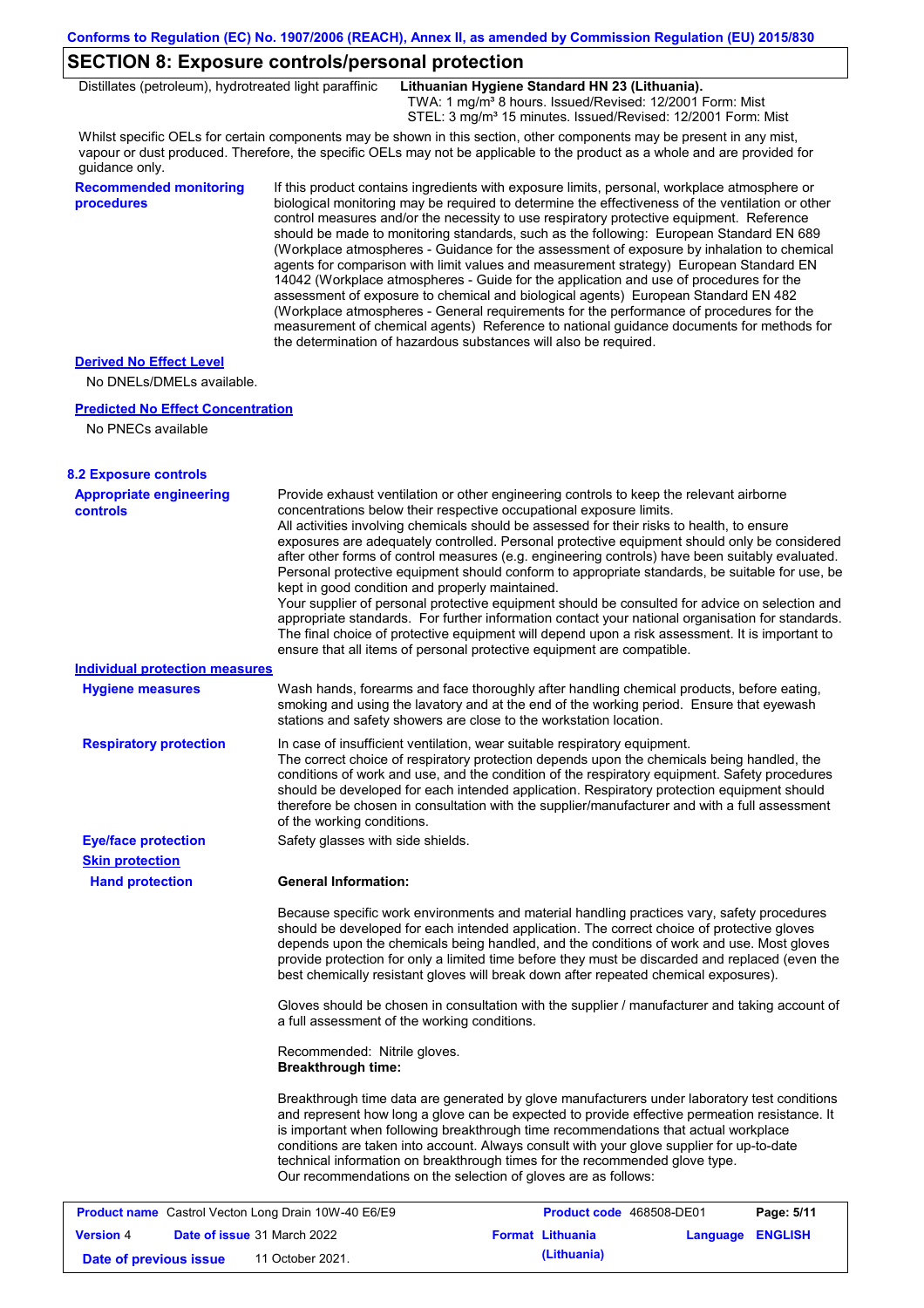## **SECTION 8: Exposure controls/personal protection**

Continuous contact:

|                                           | Gloves with a minimum breakthrough time of 240 minutes, or >480 minutes if suitable gloves<br>can be obtained.<br>If suitable gloves are not available to offer that level of protection, gloves with shorter<br>breakthrough times may be acceptable as long as appropriate glove maintenance and<br>replacement regimes are determined and adhered to.                                                                                                                                                                                                                                                                                                         |
|-------------------------------------------|------------------------------------------------------------------------------------------------------------------------------------------------------------------------------------------------------------------------------------------------------------------------------------------------------------------------------------------------------------------------------------------------------------------------------------------------------------------------------------------------------------------------------------------------------------------------------------------------------------------------------------------------------------------|
|                                           | Short-term / splash protection:                                                                                                                                                                                                                                                                                                                                                                                                                                                                                                                                                                                                                                  |
|                                           | Recommended breakthrough times as above.<br>It is recognised that for short-term, transient exposures, gloves with shorter breakthrough times<br>may commonly be used. Therefore, appropriate maintenance and replacement regimes must<br>be determined and rigorously followed.                                                                                                                                                                                                                                                                                                                                                                                 |
|                                           | <b>Glove Thickness:</b>                                                                                                                                                                                                                                                                                                                                                                                                                                                                                                                                                                                                                                          |
|                                           | For general applications, we recommend gloves with a thickness typically greater than 0.35 mm.                                                                                                                                                                                                                                                                                                                                                                                                                                                                                                                                                                   |
|                                           | It should be emphasised that glove thickness is not necessarily a good predictor of glove<br>resistance to a specific chemical, as the permeation efficiency of the glove will be dependent<br>on the exact composition of the glove material. Therefore, glove selection should also be based<br>on consideration of the task requirements and knowledge of breakthrough times.<br>Glove thickness may also vary depending on the glove manufacturer, the glove type and the<br>glove model. Therefore, the manufacturers' technical data should always be taken into account<br>to ensure selection of the most appropriate glove for the task.                |
|                                           | Note: Depending on the activity being conducted, gloves of varying thickness may be required<br>for specific tasks. For example:                                                                                                                                                                                                                                                                                                                                                                                                                                                                                                                                 |
|                                           | • Thinner gloves (down to 0.1 mm or less) may be required where a high degree of manual<br>dexterity is needed. However, these gloves are only likely to give short duration protection and<br>would normally be just for single use applications, then disposed of.                                                                                                                                                                                                                                                                                                                                                                                             |
|                                           | • Thicker gloves (up to 3 mm or more) may be required where there is a mechanical (as well<br>as a chemical) risk i.e. where there is abrasion or puncture potential.                                                                                                                                                                                                                                                                                                                                                                                                                                                                                            |
| <b>Skin and body</b>                      | Use of protective clothing is good industrial practice.<br>Personal protective equipment for the body should be selected based on the task being<br>performed and the risks involved and should be approved by a specialist before handling this<br>product.<br>Cotton or polyester/cotton overalls will only provide protection against light superficial<br>contamination that will not soak through to the skin. Overalls should be laundered on a regular<br>basis. When the risk of skin exposure is high (e.g. when cleaning up spillages or if there is a<br>risk of splashing) then chemical resistant aprons and/or impervious chemical suits and boots |
| <b>Refer to standards:</b>                | will be required.<br>Respiratory protection: EN 529<br>Gloves: EN 420, EN 374<br>Eye protection: EN 166<br>Filtering half-mask: EN 149<br>Filtering half-mask with valve: EN 405<br>Half-mask: EN 140 plus filter<br>Full-face mask: EN 136 plus filter<br>Particulate filters: EN 143<br>Gas/combined filters: EN 14387                                                                                                                                                                                                                                                                                                                                         |
| <b>Environmental exposure</b><br>controls | Emissions from ventilation or work process equipment should be checked to ensure they<br>comply with the requirements of environmental protection legislation. In some cases, fume<br>scrubbers, filters or engineering modifications to the process equipment will be necessary to<br>reduce emissions to acceptable levels.                                                                                                                                                                                                                                                                                                                                    |

## **SECTION 9: Physical and chemical properties**

The conditions of measurement of all properties are at standard temperature and pressure unless otherwise indicated.

### **9.1 Information on basic physical and chemical properties**

| <b>Appearance</b>      |                                                            |                                                       |
|------------------------|------------------------------------------------------------|-------------------------------------------------------|
| <b>Physical state</b>  | Liguid.                                                    |                                                       |
| <b>Colour</b>          | Amber.                                                     |                                                       |
| <b>Odour</b>           | Not available.                                             |                                                       |
|                        | <b>Product name</b> Castrol Vecton Long Drain 10W-40 E6/E9 | Product code 468508-DE01<br>Page: 6/11                |
| <b>Version 4</b>       | Date of issue 31 March 2022                                | <b>ENGLISH</b><br><b>Format Lithuania</b><br>Language |
| Date of previous issue | 11 October 2021.                                           | (Lithuania)                                           |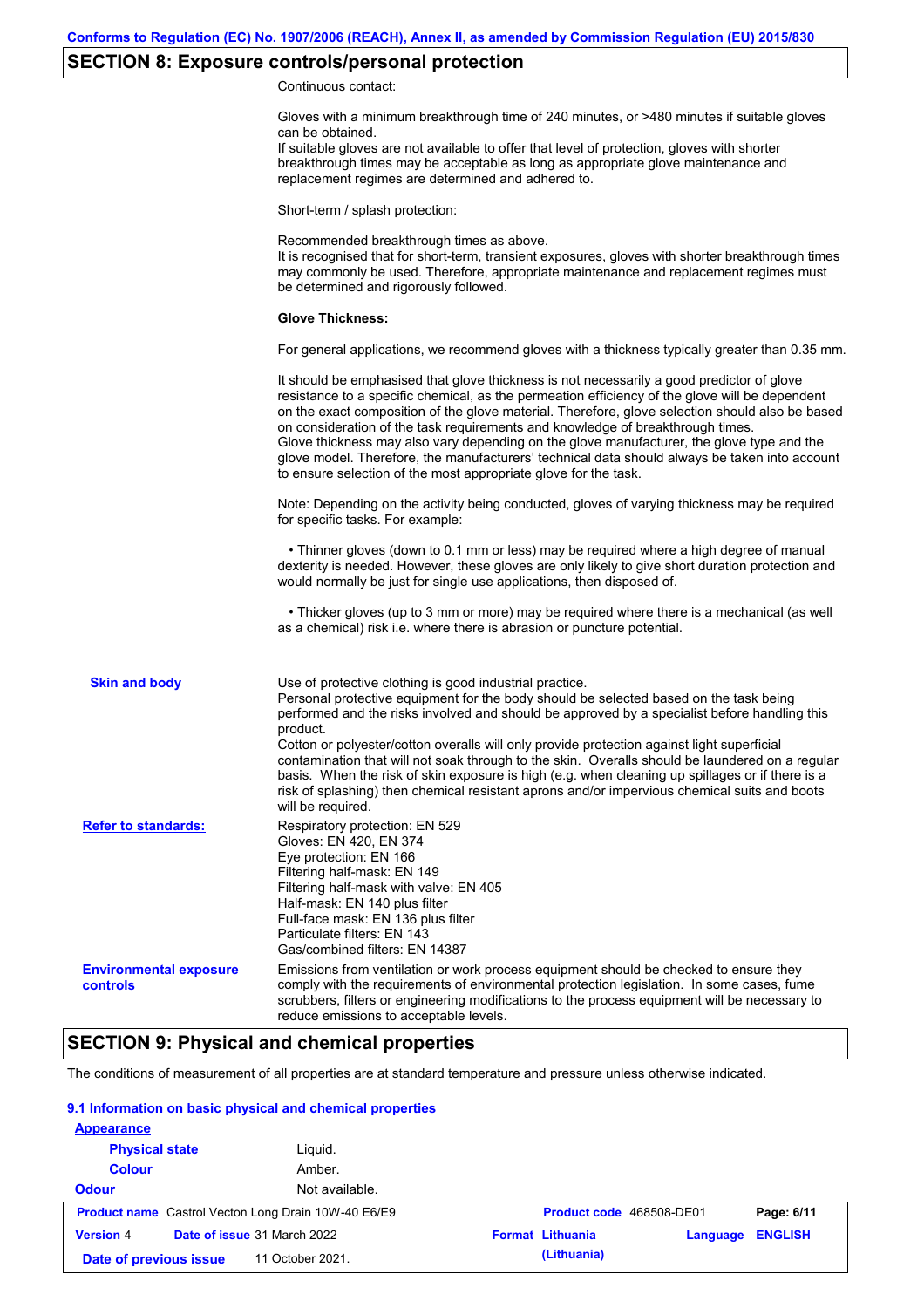## **SECTION 9: Physical and chemical properties**

| <b>Odour threshold</b>                                 | Not available.                             |
|--------------------------------------------------------|--------------------------------------------|
| рH                                                     | Not applicable.                            |
| <b>Melting point/freezing point</b>                    | Not available.                             |
| Initial boiling point and boiling<br>range             | Not available.                             |
| <b>Pour point</b>                                      | -42 °C                                     |
| <b>Flash point</b>                                     | Closed cup: 200°C (392°F) [Pensky-Martens] |
| <b>Evaporation rate</b>                                | Not available.                             |
| <b>Flammability (solid, gas)</b>                       | Not available.                             |
| <b>Upper/lower flammability or</b><br>explosive limits | Not available.                             |

**Vapour pressure**

Not available.

|                                                                                         |                                                                                                                                              |           |         | Vapour Pressure at 20°C |          |               | Vapour pressure at 50°C |
|-----------------------------------------------------------------------------------------|----------------------------------------------------------------------------------------------------------------------------------------------|-----------|---------|-------------------------|----------|---------------|-------------------------|
|                                                                                         | <b>Ingredient name</b>                                                                                                                       | mm Hg kPa |         | <b>Method</b>           | mm<br>Hg | kPa           | <b>Method</b>           |
|                                                                                         | Distillates (petroleum),<br>hydrotreated heavy<br>paraffinic                                                                                 | < 0.08    | < 0.011 | <b>ASTM D 5191</b>      |          |               |                         |
|                                                                                         | Lubricating oils<br>(petroleum), C20-50,<br>hydrotreated neutral oil-<br>based                                                               | < 0.08    | < 0.011 | <b>ASTM D 5191</b>      |          |               |                         |
|                                                                                         | Distillates (petroleum), <0.08<br>solvent-dewaxed<br>heavy paraffinic                                                                        |           | < 0.011 | <b>ASTM D 5191</b>      |          |               |                         |
|                                                                                         | Distillates (petroleum),<br>hydrotreated light<br>paraffinic                                                                                 | < 0.08    | < 0.011 | <b>ASTM D 5191</b>      |          |               |                         |
| <b>Vapour density</b>                                                                   | Not available.                                                                                                                               |           |         |                         |          |               |                         |
| <b>Relative density</b>                                                                 | Not available.                                                                                                                               |           |         |                         |          |               |                         |
| <b>Density</b>                                                                          | <1000 kg/m <sup>3</sup> (<1 g/cm <sup>3</sup> ) at 15°C                                                                                      |           |         |                         |          |               |                         |
| <b>Solubility(ies)</b>                                                                  | insoluble in water.                                                                                                                          |           |         |                         |          |               |                         |
| <b>Partition coefficient: n-octanol/</b><br>water                                       | Mot applicable.                                                                                                                              |           |         |                         |          |               |                         |
| <b>Auto-ignition temperature</b>                                                        | <b>Ingredient name</b>                                                                                                                       |           | °C      | °F                      |          | <b>Method</b> |                         |
|                                                                                         | reaction mass of isomers of:<br>C7-9-alkyl 3-(3,5-di-tert-butyl-<br>4-hydroxyphenyl) propionate                                              |           | 365     | 689                     |          |               |                         |
| <b>Decomposition temperature</b>                                                        | Not available.                                                                                                                               |           |         |                         |          |               |                         |
| <b>Viscosity</b>                                                                        | Kinematic: 99.3 mm <sup>2</sup> /s (99.3 cSt) at 40 $^{\circ}$ C<br>Kinematic: 13.65 to 14.7 mm <sup>2</sup> /s (13.65 to 14.7 cSt) at 100°C |           |         |                         |          |               |                         |
| <b>Explosive properties</b>                                                             | Not available.                                                                                                                               |           |         |                         |          |               |                         |
| <b>Oxidising properties</b>                                                             | Not available.                                                                                                                               |           |         |                         |          |               |                         |
| <b>Particle characteristics</b><br><b>Median particle size</b><br>9.2 Other information | Not applicable.                                                                                                                              |           |         |                         |          |               |                         |
| No additional information.                                                              |                                                                                                                                              |           |         |                         |          |               |                         |
| <b>SECTION 10: Stability and reactivity</b>                                             |                                                                                                                                              |           |         |                         |          |               |                         |
| <b>10.1 Reactivity</b>                                                                  | No specific test data available for this product. Refer to Conditions to avoid and Incompatible                                              |           |         |                         |          |               |                         |
|                                                                                         | materials for additional information.                                                                                                        |           |         |                         |          |               |                         |
| <b>10.2 Chemical stability</b>                                                          | The product is stable.                                                                                                                       |           |         |                         |          |               |                         |
| 10.3 Possibility of                                                                     | Under normal conditions of storage and use, hazardous reactions will not occur.                                                              |           |         |                         |          |               |                         |

**hazardous reactions** Under normal conditions of storage and use, hazardous polymerisation will not occur.

**10.4 Conditions to avoid** Avoid all possible sources of ignition (spark or flame).

|                        | <b>Product name</b> Castrol Vecton Long Drain 10W-40 E6/E9 | <b>Product code</b> 468508-DE01 |                  | Page: 7/11 |
|------------------------|------------------------------------------------------------|---------------------------------|------------------|------------|
| <b>Version 4</b>       | <b>Date of issue 31 March 2022</b>                         | <b>Format Lithuania</b>         | Language ENGLISH |            |
| Date of previous issue | 11 October 2021.                                           | (Lithuania)                     |                  |            |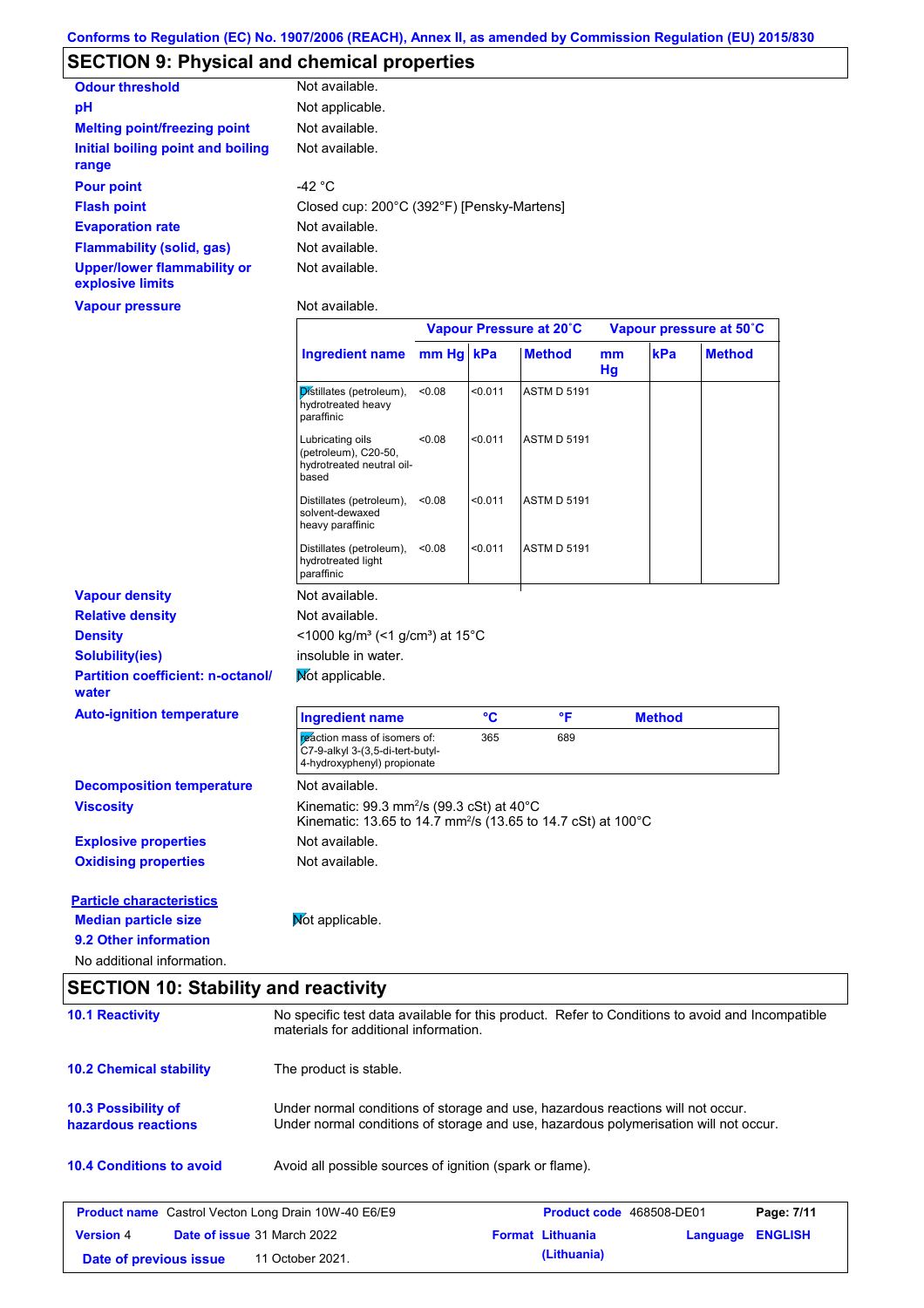|                                                    | Conforms to Regulation (EC) No. 1907/2006 (REACH), Annex II, as amended by Commission Regulation (EU) 2015/830                                                                                                                                                                                                                                                                                                  |
|----------------------------------------------------|-----------------------------------------------------------------------------------------------------------------------------------------------------------------------------------------------------------------------------------------------------------------------------------------------------------------------------------------------------------------------------------------------------------------|
| <b>SECTION 10: Stability and reactivity</b>        |                                                                                                                                                                                                                                                                                                                                                                                                                 |
| 10.5 Incompatible materials                        | Reactive or incompatible with the following materials: oxidising materials.                                                                                                                                                                                                                                                                                                                                     |
| <b>10.6 Hazardous</b><br>decomposition products    | Under normal conditions of storage and use, hazardous decomposition products should not be<br>produced.                                                                                                                                                                                                                                                                                                         |
| <b>SECTION 11: Toxicological information</b>       |                                                                                                                                                                                                                                                                                                                                                                                                                 |
| 11.1 Information on toxicological effects          |                                                                                                                                                                                                                                                                                                                                                                                                                 |
| <b>Acute toxicity estimates</b><br>Not available.  |                                                                                                                                                                                                                                                                                                                                                                                                                 |
| <b>Information on likely</b><br>routes of exposure | Routes of entry anticipated: Dermal, Inhalation.                                                                                                                                                                                                                                                                                                                                                                |
| <b>Potential acute health effects</b>              |                                                                                                                                                                                                                                                                                                                                                                                                                 |
| <b>Inhalation</b>                                  | Exposure to decomposition products may cause a health hazard. Serious effects may be<br>delayed following exposure.                                                                                                                                                                                                                                                                                             |
| <b>Ingestion</b>                                   | No known significant effects or critical hazards.                                                                                                                                                                                                                                                                                                                                                               |
| <b>Skin contact</b>                                | Defatting to the skin. May cause skin dryness and irritation.                                                                                                                                                                                                                                                                                                                                                   |
| <b>Eye contact</b>                                 | No known significant effects or critical hazards.                                                                                                                                                                                                                                                                                                                                                               |
|                                                    | <b>Symptoms related to the physical, chemical and toxicological characteristics</b>                                                                                                                                                                                                                                                                                                                             |
| <b>Inhalation</b>                                  | No specific data.                                                                                                                                                                                                                                                                                                                                                                                               |
| <b>Ingestion</b>                                   | No specific data.                                                                                                                                                                                                                                                                                                                                                                                               |
| <b>Skin contact</b>                                | Adverse symptoms may include the following:<br>irritation<br>dryness<br>cracking                                                                                                                                                                                                                                                                                                                                |
| <b>Eye contact</b>                                 | No specific data.                                                                                                                                                                                                                                                                                                                                                                                               |
|                                                    | Delayed and immediate effects as well as chronic effects from short and long-term exposure                                                                                                                                                                                                                                                                                                                      |
| <b>Inhalation</b>                                  | Overexposure to the inhalation of airborne droplets or aerosols may cause irritation of the<br>respiratory tract.                                                                                                                                                                                                                                                                                               |
| <b>Ingestion</b>                                   | Ingestion of large quantities may cause nausea and diarrhoea.                                                                                                                                                                                                                                                                                                                                                   |
| <b>Skin contact</b>                                | Prolonged or repeated contact can defat the skin and lead to irritation and/or dermatitis.                                                                                                                                                                                                                                                                                                                      |
| <b>Eye contact</b>                                 | Potential risk of transient stinging or redness if accidental eye contact occurs.                                                                                                                                                                                                                                                                                                                               |
| <b>Potential chronic health effects</b>            |                                                                                                                                                                                                                                                                                                                                                                                                                 |
| General                                            | <b>USED ENGINE OILS</b><br>Combustion products resulting from the operation of internal combustion engines contaminate<br>engine oils during use. Used engine oil may contain hazardous components which have the<br>potential to cause skin cancer. Frequent or prolonged contact with all types and makes of used<br>engine oil must therefore be avoided and a high standard of personal hygiene maintained. |
| <b>Carcinogenicity</b>                             | No known significant effects or critical hazards.                                                                                                                                                                                                                                                                                                                                                               |
| <b>Mutagenicity</b>                                | No known significant effects or critical hazards.                                                                                                                                                                                                                                                                                                                                                               |
| <b>Developmental effects</b>                       | No known significant effects or critical hazards.                                                                                                                                                                                                                                                                                                                                                               |
| <b>Fertility effects</b>                           | No known significant effects or critical hazards.                                                                                                                                                                                                                                                                                                                                                               |

### **SECTION 12: Ecological information**

**12.1 Toxicity Environmental hazards** Not classified as dangerous

### **12.2 Persistence and degradability**

Expected to be biodegradable.

### **12.3 Bioaccumulative potential**

This product is not expected to bioaccumulate through food chains in the environment.

### **12.4 Mobility in soil**

| <b>Soil/water partition</b><br><b>coefficient (Koc)</b> | Not available.                                                       |
|---------------------------------------------------------|----------------------------------------------------------------------|
| <b>Mobility</b>                                         | Spillages may penetrate the soil causing ground water contamination. |

### **12.5 Results of PBT and vPvB assessment**

|                        | <b>Product name</b> Castrol Vecton Long Drain 10W-40 E6/E9 | Product code 468508-DE01 |                  | Page: 8/11 |
|------------------------|------------------------------------------------------------|--------------------------|------------------|------------|
| <b>Version 4</b>       | <b>Date of issue 31 March 2022</b>                         | <b>Format Lithuania</b>  | Language ENGLISH |            |
| Date of previous issue | 11 October 2021.                                           | (Lithuania)              |                  |            |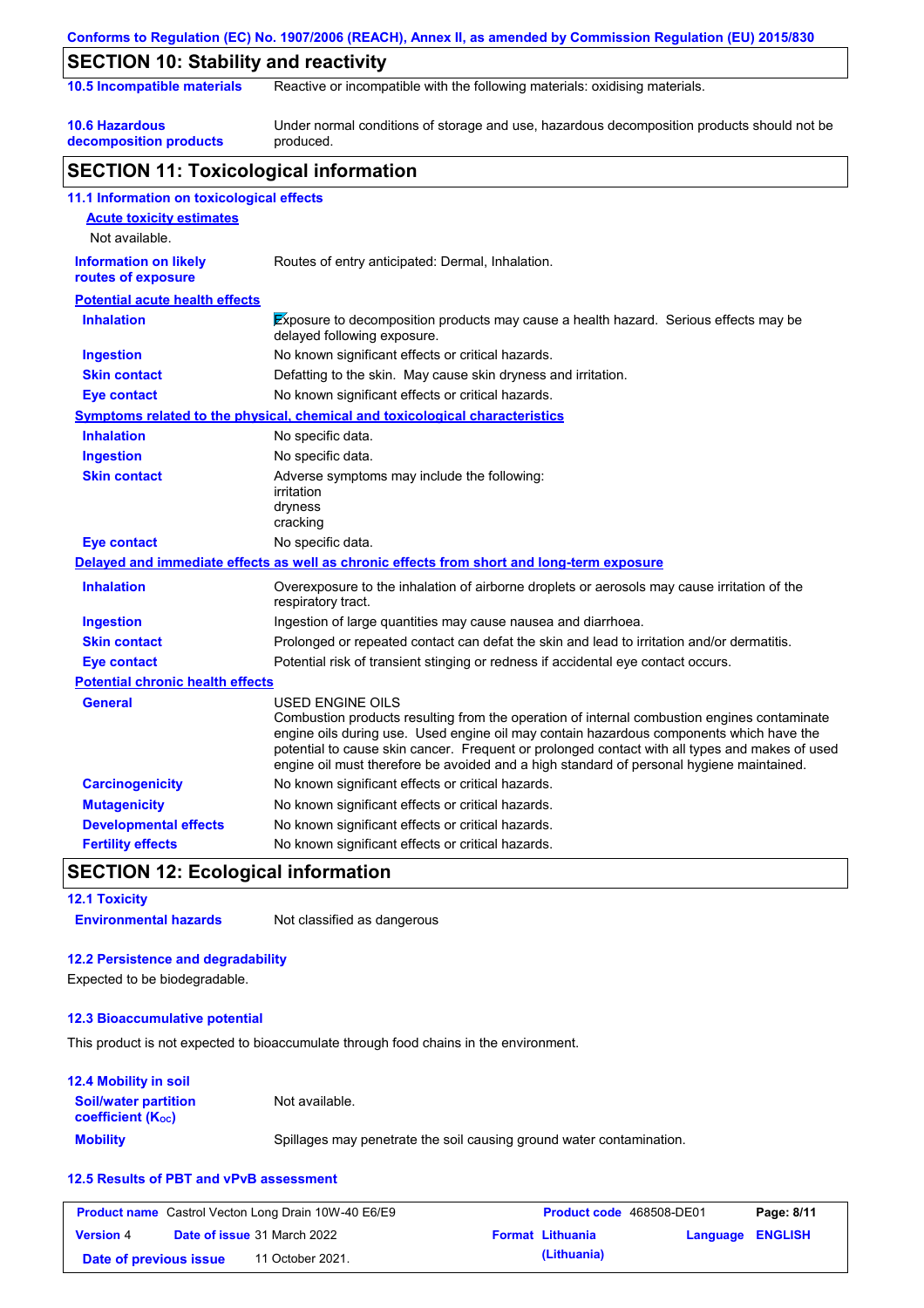#### **Conforms to Regulation (EC) No. 1907/2006 (REACH), Annex II, as amended by Commission Regulation (EU) 2015/830**

## **SECTION 12: Ecological information**

Product does not meet the criteria for PBT or vPvB according to Regulation (EC) No. 1907/2006, Annex XIII.

#### **12.6 Other adverse effects**

**Other ecological information**

Spills may form a film on water surfaces causing physical damage to organisms. Oxygen transfer could also be impaired.

### **SECTION 13: Disposal considerations**

|  | <b>13.1 Waste treatment methods</b> |  |
|--|-------------------------------------|--|
|  |                                     |  |

### **Product**

**Methods of disposal**

Where possible, arrange for product to be recycled. Dispose of via an authorised person/ licensed waste disposal contractor in accordance with local regulations.

#### **Hazardous waste** Yes.

**European waste catalogue (EWC)**

| Waste code | <b>Waste designation</b>                                        |
|------------|-----------------------------------------------------------------|
| $130205*$  | mineral-based non-chlorinated engine, gear and lubricating oils |
| .          | .                                                               |

However, deviation from the intended use and/or the presence of any potential contaminants may require an alternative waste disposal code to be assigned by the end user.

#### **Packaging**

| <b>Methods of disposal</b> | Where possible, arrange for product to be recycled. Dispose of via an authorised person/<br>licensed waste disposal contractor in accordance with local regulations.                                                                                                                                                                                                                                                                                                                            |
|----------------------------|-------------------------------------------------------------------------------------------------------------------------------------------------------------------------------------------------------------------------------------------------------------------------------------------------------------------------------------------------------------------------------------------------------------------------------------------------------------------------------------------------|
| <b>Special precautions</b> | This material and its container must be disposed of in a safe way. Care should be taken when<br>handling emptied containers that have not been cleaned or rinsed out. Empty containers or<br>liners may retain some product residues. Empty containers represent a fire hazard as they may<br>contain flammable product residues and vapour. Never weld, solder or braze empty containers.<br>Avoid dispersal of spilt material and runoff and contact with soil, waterways, drains and sewers. |
| <b>References</b>          | Commission 2014/955/EU<br>Directive 2008/98/EC                                                                                                                                                                                                                                                                                                                                                                                                                                                  |

## **SECTION 14: Transport information**

|                                           | <b>ADR/RID</b> | <b>ADN</b>     | <b>IMDG</b>    | <b>IATA</b>    |
|-------------------------------------------|----------------|----------------|----------------|----------------|
| 14.1 UN number                            | Not regulated. | Not regulated. | Not regulated. | Not regulated. |
| 14.2 UN proper<br>shipping name           |                |                |                |                |
| <b>14.3 Transport</b><br>hazard class(es) |                |                | ٠              |                |
| 14.4 Packing<br>group                     |                |                |                |                |
| 14.5<br><b>Environmental</b><br>hazards   | No.            | No.            | No.            | No.            |
| <b>Additional</b><br>information          |                |                |                |                |

**14.6 Special precautions for user** Not available.

**14.7 Transport in bulk according to IMO instruments**

Not available.

|                        | <b>Product name</b> Castrol Vecton Long Drain 10W-40 E6/E9 | <b>Product code 4</b>   |  |
|------------------------|------------------------------------------------------------|-------------------------|--|
| <b>Version 4</b>       | <b>Date of issue</b> 31 March 2022                         | <b>Format Lithuania</b> |  |
| Date of previous issue | 11 October 2021.                                           | (Lithuania)             |  |

| Castrol Vecton Long Drain 10W-40 E6/E9 |                  |                         | <b>Product code</b> 468508-DE01 |  | Page: 9/11 |
|----------------------------------------|------------------|-------------------------|---------------------------------|--|------------|
| <b>Date of issue</b> 31 March 2022     |                  | <b>Format Lithuania</b> | <b>Language ENGLISH</b>         |  |            |
| pus issuel                             | 11 October 2021. |                         | (Lithuania)                     |  |            |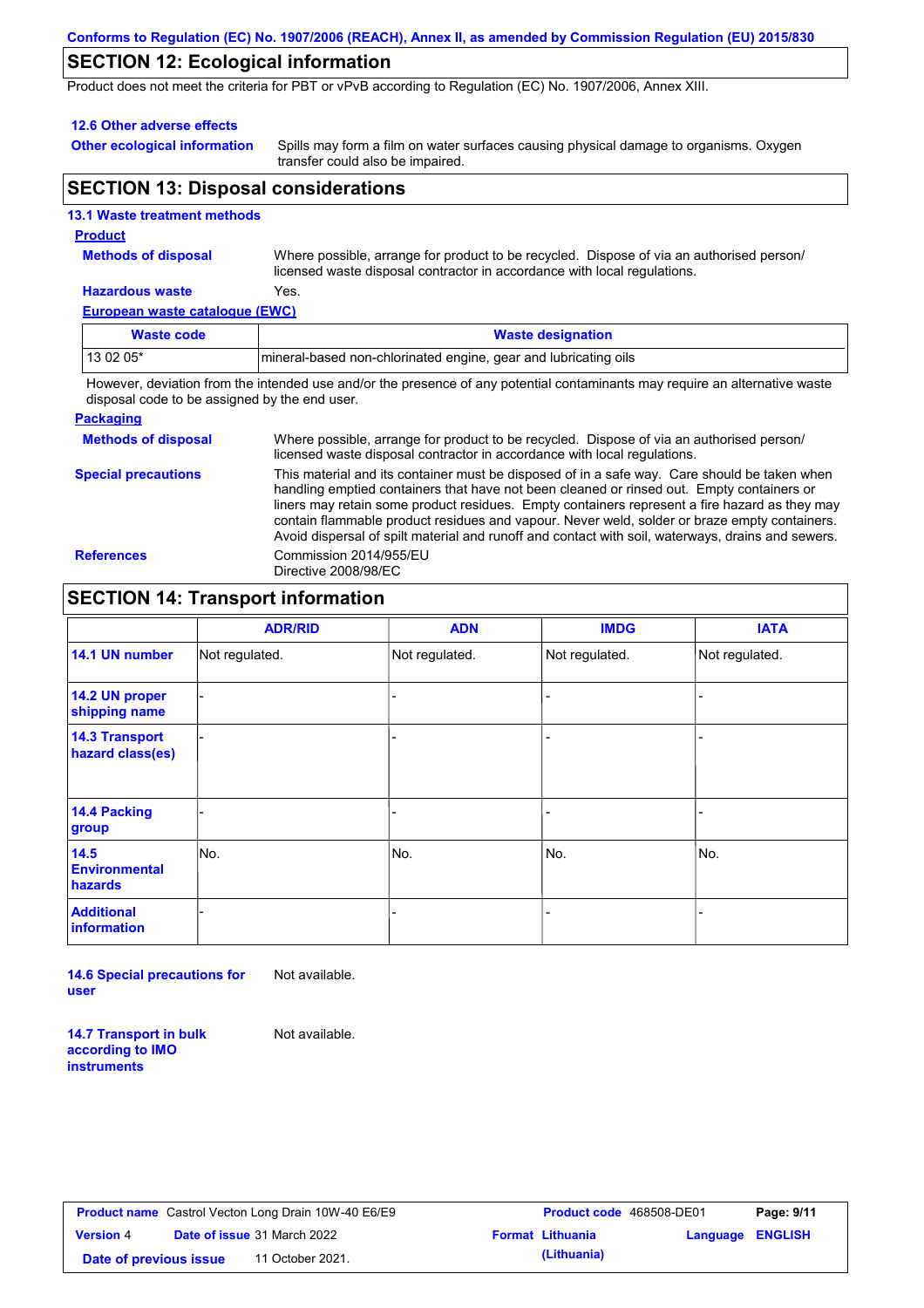## **SECTION 15: Regulatory information**

|                                                                                                                                                          | 15.1 Safety, health and environmental regulations/legislation specific for the substance or mixture                                                                                       |
|----------------------------------------------------------------------------------------------------------------------------------------------------------|-------------------------------------------------------------------------------------------------------------------------------------------------------------------------------------------|
| EU Regulation (EC) No. 1907/2006 (REACH)                                                                                                                 |                                                                                                                                                                                           |
| <b>Annex XIV - List of substances subject to authorisation</b>                                                                                           |                                                                                                                                                                                           |
| <b>Annex XIV</b>                                                                                                                                         |                                                                                                                                                                                           |
| None of the components are listed.                                                                                                                       |                                                                                                                                                                                           |
| <b>Substances of very high concern</b>                                                                                                                   |                                                                                                                                                                                           |
| None of the components are listed.                                                                                                                       |                                                                                                                                                                                           |
| EU Regulation (EC) No. 1907/2006 (REACH)                                                                                                                 |                                                                                                                                                                                           |
| <b>Annex XVII - Restrictions</b><br>on the manufacture,<br>placing on the market<br>and use of certain<br>dangerous substances,<br>mixtures and articles | Not applicable.                                                                                                                                                                           |
| <b>Other regulations</b>                                                                                                                                 |                                                                                                                                                                                           |
| <b>REACH Status</b>                                                                                                                                      | The company, as identified in Section 1, sells this product in the EU in compliance with the<br>current requirements of REACH.                                                            |
| <b>United States inventory</b><br>(TSCA 8b)                                                                                                              | All components are active or exempted.                                                                                                                                                    |
| <b>Australia inventory (AIIC)</b>                                                                                                                        | All components are listed or exempted.                                                                                                                                                    |
| <b>Canada inventory</b>                                                                                                                                  | All components are listed or exempted.                                                                                                                                                    |
| <b>China inventory (IECSC)</b>                                                                                                                           | At least one component is not listed.                                                                                                                                                     |
| <b>Japan inventory (CSCL)</b>                                                                                                                            | All components are listed or exempted.                                                                                                                                                    |
| <b>Korea inventory (KECI)</b>                                                                                                                            | All components are listed or exempted.                                                                                                                                                    |
| <b>Philippines inventory</b><br>(PICCS)                                                                                                                  | At least one component is not listed.                                                                                                                                                     |
| <b>Taiwan Chemical</b><br><b>Substances Inventory</b><br>(TCSI)                                                                                          | All components are listed or exempted.                                                                                                                                                    |
| Ozone depleting substances (1005/2009/EU)<br>Not listed.                                                                                                 |                                                                                                                                                                                           |
| Prior Informed Consent (PIC) (649/2012/EU)<br>Not listed.                                                                                                |                                                                                                                                                                                           |
|                                                                                                                                                          |                                                                                                                                                                                           |
| <b>Persistent Organic Pollutants</b><br>Not listed.                                                                                                      |                                                                                                                                                                                           |
| <b>EU - Water framework directive - Priority substances</b>                                                                                              |                                                                                                                                                                                           |
| None of the components are listed.                                                                                                                       |                                                                                                                                                                                           |
| <b>Seveso Directive</b>                                                                                                                                  |                                                                                                                                                                                           |
| This product is not controlled under the Seveso Directive.                                                                                               |                                                                                                                                                                                           |
|                                                                                                                                                          |                                                                                                                                                                                           |
| <b>15.2 Chemical safety</b><br>assessment                                                                                                                | A Chemical Safety Assessment has been carried out for one or more of the substances within<br>this mixture. A Chemical Safety Assessment has not been carried out for the mixture itself. |

# **SECTION 16: Other information**

| <b>Abbreviations and acronyms</b> | ADN = European Provisions concerning the International Carriage of Dangerous Goods by<br>Inland Waterway |
|-----------------------------------|----------------------------------------------------------------------------------------------------------|
|                                   | ADR = The European Agreement concerning the International Carriage of Dangerous Goods by                 |
|                                   | Road                                                                                                     |
|                                   | $ATE =$ Acute Toxicity Estimate                                                                          |
|                                   | <b>BCF</b> = Bioconcentration Factor                                                                     |
|                                   | CAS = Chemical Abstracts Service                                                                         |
|                                   | CLP = Classification, Labelling and Packaging Regulation [Regulation (EC) No. 1272/2008]                 |
|                                   | CSA = Chemical Safety Assessment                                                                         |
|                                   | CSR = Chemical Safety Report                                                                             |
|                                   | DMEL = Derived Minimal Effect Level                                                                      |
|                                   | DNEL = Derived No Effect Level                                                                           |
|                                   | EINECS = European Inventory of Existing Commercial chemical Substances                                   |
|                                   | ES = Exposure Scenario                                                                                   |

| <b>Product name</b> Castrol Vecton Long Drain 10W-40 E6/E9 |  |                                    | <b>Product code</b> 468508-DE01 |                         | Page: 10/11             |  |
|------------------------------------------------------------|--|------------------------------------|---------------------------------|-------------------------|-------------------------|--|
| <b>Version 4</b>                                           |  | <b>Date of issue 31 March 2022</b> |                                 | <b>Format Lithuania</b> | <b>Language ENGLISH</b> |  |
| Date of previous issue                                     |  | 11 October 2021.                   |                                 | (Lithuania)             |                         |  |